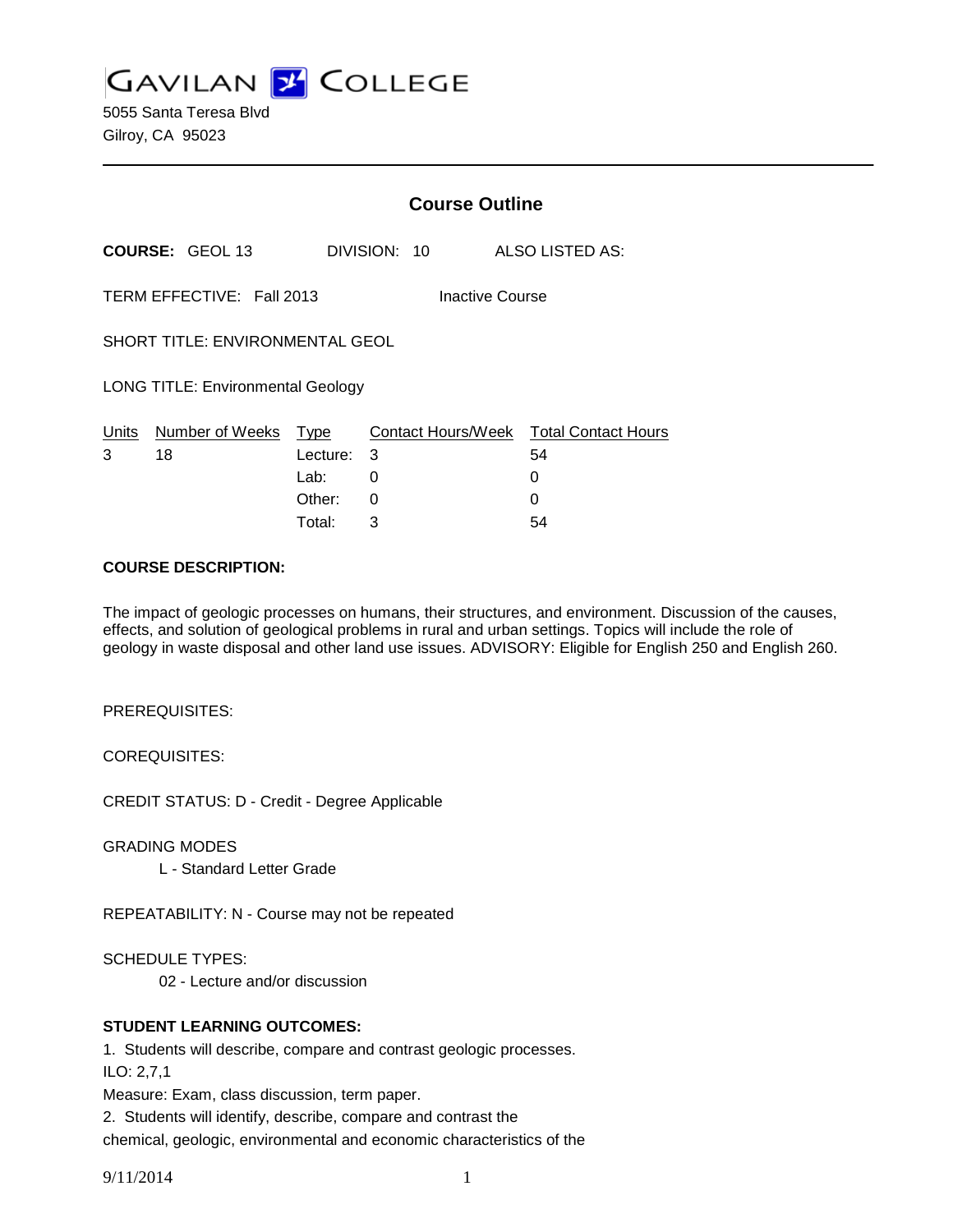basic rock types. ILO: 2,7,1 Measure: Exam, class discussion, term paper. 3. Students will describe, compare and contrast the features of different types of faults and will be able to locate and identify important fault systems on a map. ILO: 2,7,1 Measure: Exam, class discussion, term paper. 4. Students will describe, compare and contrast different types of volcanoes and eruptions and describe the specific impacts of each type upon people and structures. ILO: 2,7,1,4 Measure: Exam, class discussion, term paper. 5. Students will analyze and describe the effect of urbanization upon river dynamics and the potential for flooding. ILO: 2,7,1,4 Measure: Exam, class discussion, term paper. 6. Students will analyze, identify, describe, compare and contrast the effects of various man-made structures along the ocean coastline. ILO: 2,7,1,4,5 Measure: Exam, class discussion, term paper. 7. Students will describe the development of soils and their transport. ILO: 2,7,1 Measure: Exam, class discussion, term paper. 8. Students will analyze, identify, describe, compare, and contrast the mechanisms of landslides and means to prevent them. ILO: 2,7,1 Measure: Exam, class discussion, term paper. 9. Students will analyze, identify and describe the processes and the social and environmental impacts of oil, gas, and mineral exploration. ILO: 2,7,1,4 Measure: Exam, class discussion, term paper. 10. Students will analyze, identify, describe, compare and contrast major sources of air, soil and groundwater pollution. ILO: 2,7,1,4 Measure: Exam, class discussion, term paper. 11. Students will analyze, identify, describe, compare and contrast different types of waste disposal facilities and their social and environmental impact. ILO: 2,7,1,4 Measure: Exam, class discussion, term paper. **CONTENT, STUDENT PERFORMANCE OBJECTIVES, OUT-OF-CLASS ASSIGNMENTS**

Inactive Course: 02/25/2013 6 Hours CONTENT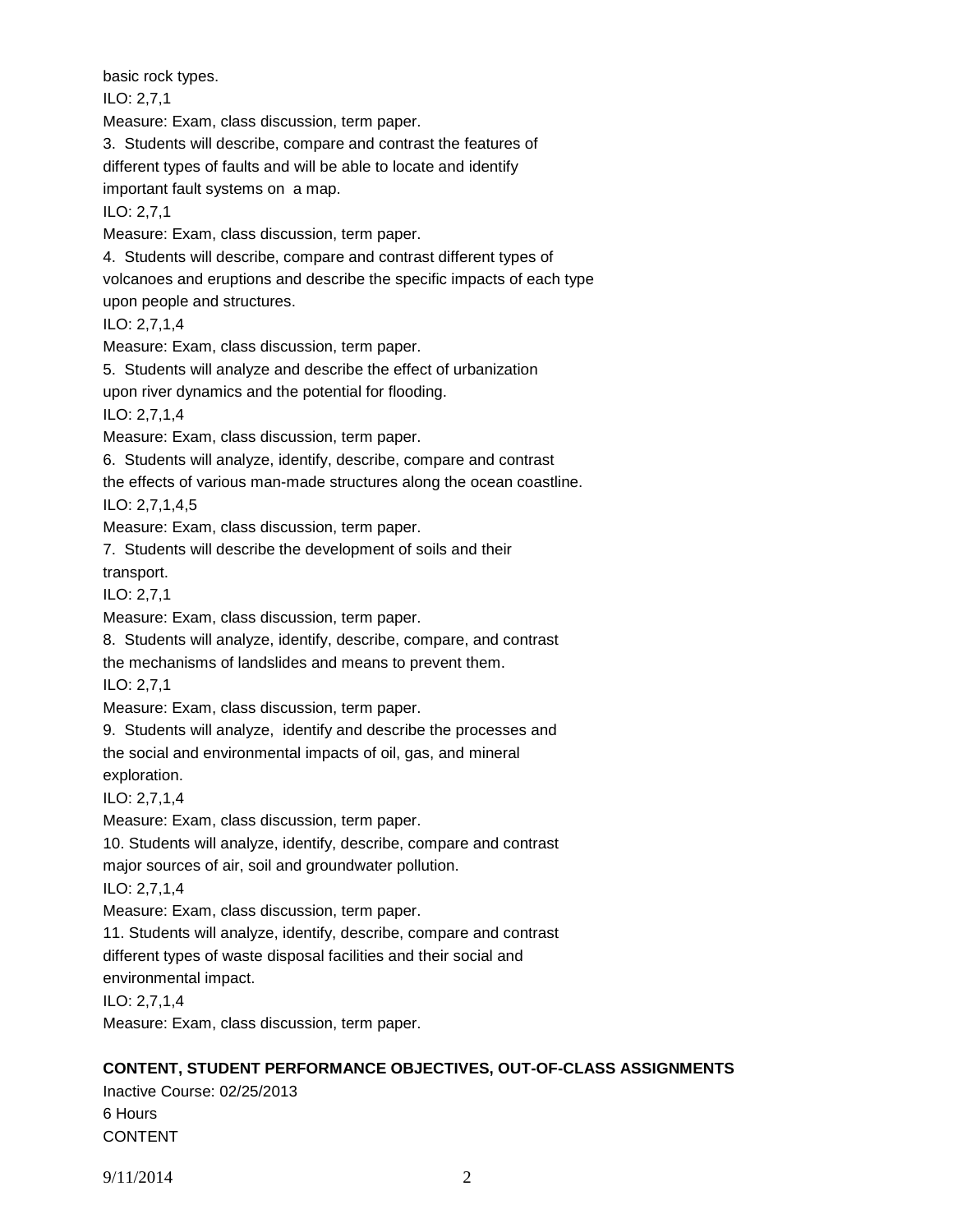Geologic Processes STUDENT PERFORMANCE OBJECTIVES Students will describe, compare and contrast weathering of rocks, erosion, subsurface groundwater, rivers and streams, mountain building, rock formation, aeolian transport. OUT-OF- CLASS ASSIGNMENTS Reading and questions from text. Term Paper. 6 Hours CONTENT Rocks and Minerals STUDENT PERFORMANCE OBJECTIVES Students will identify hand, describe, compare and contrast various rocks and minerals that are important in the environment. OUT-OF- CLASS ASSIGNMENTS Reading and questions from text. Term Paper. 6 Hours CONTENT Earthquakes and Faults STUDENT PERFORMANCE OBJECTIVES Students will identify, describe, compare and contrast the formation and mechanism of thrust faults, strike-slip faults, normal faults, and reverse faults. OUT-OF- CLASS ASSIGNMENTS Reading and questions from text. Term Paper. 3 Hours CONTENT Volcanism STUDENT PERFORMANCE OBJECTIVES Students will describe, compare and contrast different types of volcanoes and eruptions and describe the specific impacts of each type upon people and structures. OUT-OF- CLASS ASSIGNMENTS Reading and questions from text. Term Paper. 3 Hours CONTENT The Water Cycle and Groundwater STUDENT PERFORMANCE OBJECTIVES Students will describe, compare and contrast natural and man-made streams and rivers and their potential for flooding. Students will describe methods for controlling flooding. Students will describe the social and environmental effects of surface and subsurface water. OUT-OF- CLASS ASSIGNMENTS Reading and questions from text. Term Paper. 6 Hours CONTENT Coastal Processes STUDENT PERFORMANCE OBJECTIVES Students will describe long-shore transport, summer and winter beaches,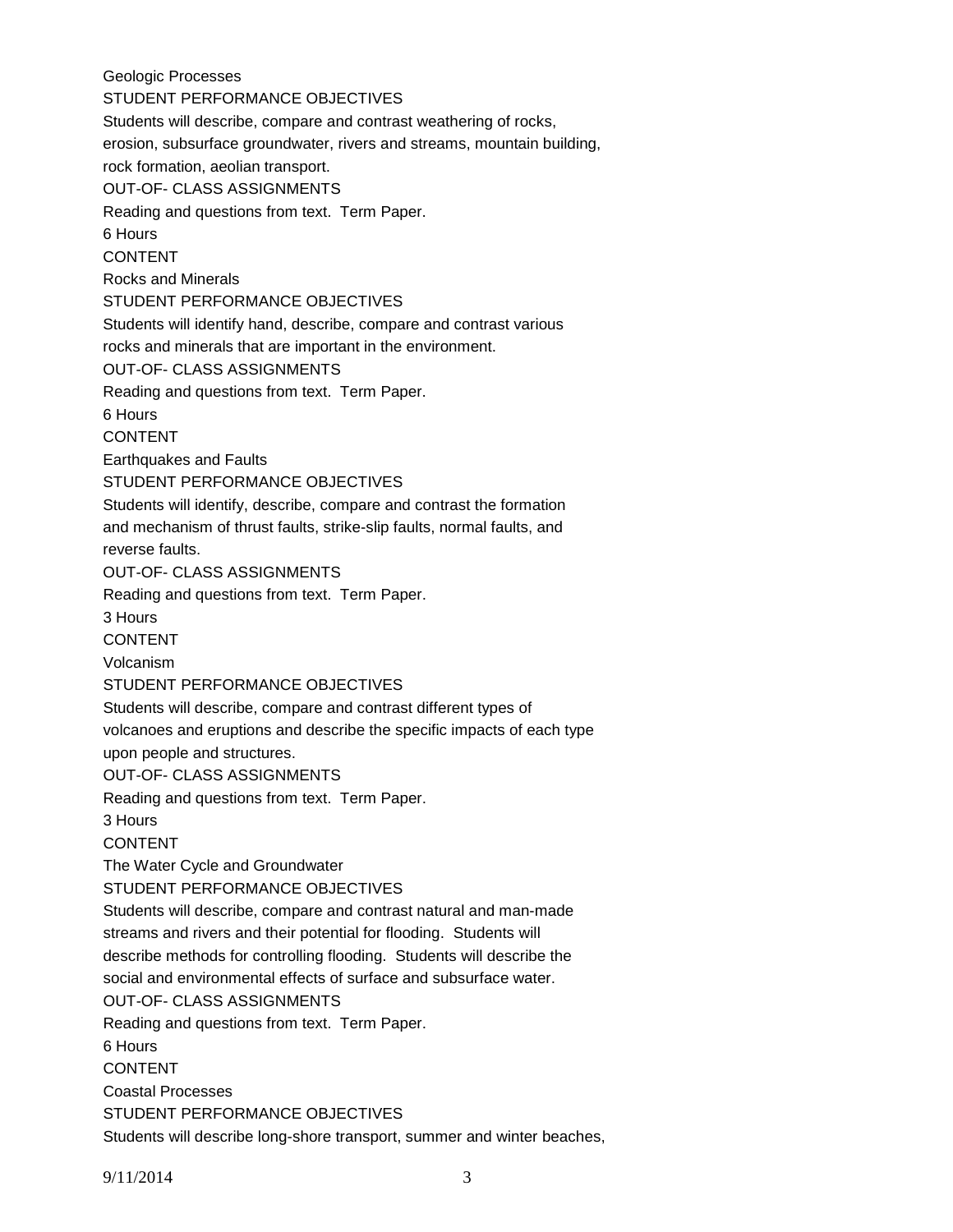and mass transport as it pertains to the coastal zone. Students will identify, describe, compare and contrast seawalls, breakwaters, piers, and other coastal structures designed and built to control the dynamic processes at the land/sea interface. Students will describe the social, economic, and environmental impact of these structures. OUT-OF- CLASS ASSIGNMENTS Reading and questions from text. Term Paper. 3 Hours CONTENT Soils and Soil Transport STUDENT PERFORMANCE OBJECTIVES Students will describe the development of the soil horizon from weathering to erosion to transport to deposition to depletion. Students will describe the social, economic and environmental impact of this process. OUT-OF- CLASS ASSIGNMENTS Reading and questions from text. Term Paper. 6 Hours CONTENT Mining and Energy Resource Recovery STUDENT PERFORMANCE OBJECTIVES Students will identify, describe, compare and contrast the important social and economic energy resources and the methods by which they are recovered from Earth. Students will describe the costs and benefits of each resource with the effect that each has on the social, economic, and environmental state of various societies. OUT-OF- CLASS ASSIGNMENTS Reading and questions from text. Term Paper. 6 Hours CONTENT Waste Disposal STUDENT PERFORMANCE OBJECTIVES Students will identify "waste". Students will identify, describe, compare and contrast the various methods for waste disposal. Students will describe the role of the geological landscape in the efficacy of various disposal methods. Students will describe the safety, social implications, political implications and economic implications of various waste disposal methods. OUT-OF-CLASS ASSIGNMENTS Reading and questions from text. Term paper. 6 Hours CONTENT **Pollution** STUDENT PERFORMANCE OBJECTIVES Students will identify, describe, compare and contrast sources of environmental pollution. Students will describe methods for mitigating the effects of these sources and the role of the geological landscape. Students will describe the social and environmental costs of pollution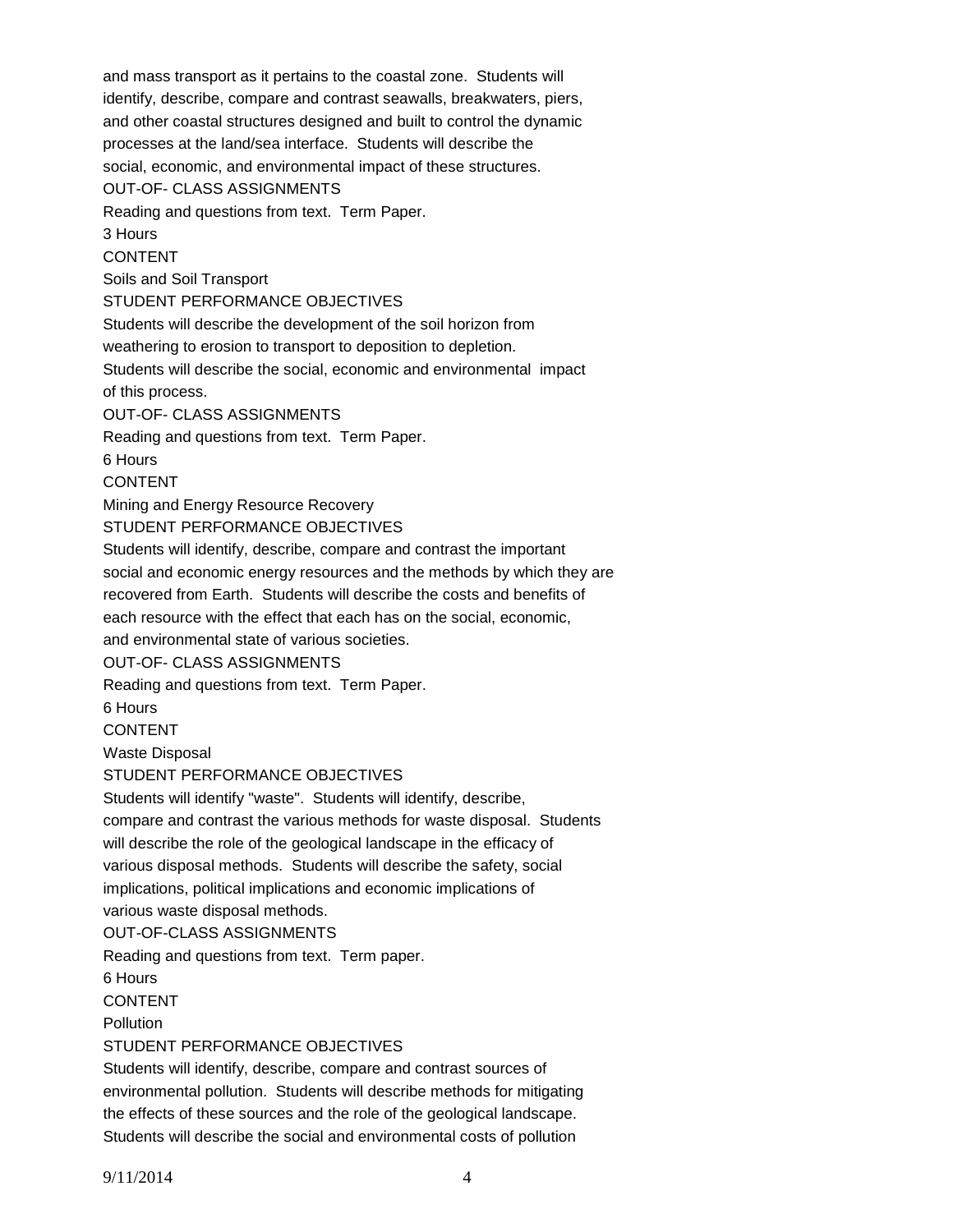and the economic benefits to corporations. Students will describe the political issues regarding the costs and benefits. OUT-OF- CLASS ASSIGNMENTS Reading and questions from text. Term Paper. 3 Hours Review for Final Exam. Take Final Exam. Included in content section.

## **METHODS OF INSTRUCTION:**

Lecture, field trips, group work, projects

#### **METHODS OF EVALUATION:**

The types of writing assignments required: Written homework Term papers The problem-solving assignments required: Quizzes Exams The types of skill demonstrations required: None The types of objective examinations used in the course: None Other category: None The basis for assigning students grades in the course: Writing assignments: 30% - 50% Problem-solving demonstrations: 50% - 70% Skill demonstrations: 0% - 0% Objective examinations: 0% - 0% Other methods of evaluation: 0% - 0%

## **REPRESENTATIVE TEXTBOOKS:**

Carla W. Montgomery; "Environmental Geology", 7th edition; McGraw-Hill Publishers; 2007., or other appropriate college level text. Reading level of text: 12 grade. Verified by: Russell Lee using MS Word

## **ARTICULATION and CERTIFICATE INFORMATION**

Associate Degree: GAV B1, effective 200670 CSU GE: CSU B1, effective 200670 IGETC: IGETC 5A, effective 200670 CSU TRANSFER: Transferable CSU, effective 201370 UC TRANSFER: Transferable UC, effective 200670